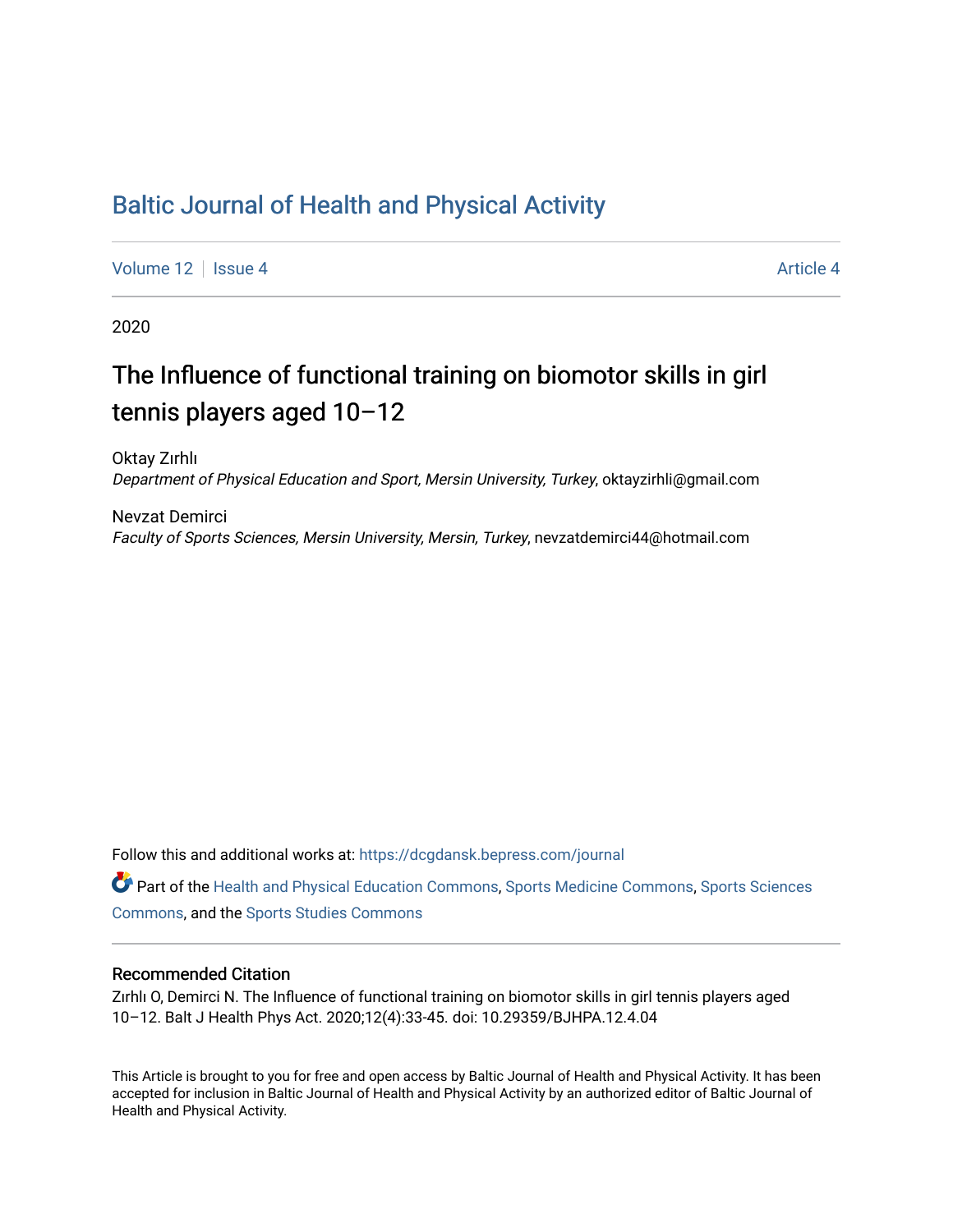**doi: 10.29359/BJHPA.12.4.04**

# **The Influence of functional training on biomotor skills in girl tennis players aged 10–12**

#### **Authors' Contribution:**

**A** Study Design

**B** Data Collection

**C** Statistical Analysis **D** Data Interpretation

**E** Manuscript Preparation

**F** Literature Search

**G** Funds Collection

<sup>1</sup> Department of Physical Education and Sports, Mersin University, Mersin, Turkey

2 Faculty of Sports Sciences, Mersin University, Mersin, Turkey

**Oktay Zırhlı1 ABCEF, Nevzat Demirci2 ACDEF**

| abstract                     |                                                                                                                                                                                                                                                                                                                                                                                                                                                                                                                                           |
|------------------------------|-------------------------------------------------------------------------------------------------------------------------------------------------------------------------------------------------------------------------------------------------------------------------------------------------------------------------------------------------------------------------------------------------------------------------------------------------------------------------------------------------------------------------------------------|
| <b>Background:</b>           | The purpose of this study is to examine whether functional training has an impact on biomotor skills of<br>10-12-year-old girls.                                                                                                                                                                                                                                                                                                                                                                                                          |
| <b>Material and methods:</b> | The study involved 20 girls (10 controls and 10 subjects) - who had been playing tennis for at least 2<br>years. A routine tennis training program was applied to the control group of tennis players participating<br>in the study: 4 days a week, 90 minutes a day for 8 weeks. $A$ 2+2 training program (2 days routine and<br>2 days functional training) was applied to the experimental group of tennis players for 8 weeks, 4 days<br>a week, 90 minutes a day. At the end of the training program, biomotor tests were conducted. |
| <b>Results:</b>              | There was not any significant differences when the pre-test and post-test values of the control group of<br>tennis players who performed traditional tennis training were compared with their biomotor skills and<br>Wingate anaerobic power ( $p > .05$ ). When the pre-test and post-test values of the experimental group of<br>tennis players with 8-week functional tennis training were compared with their biomotor skills and Wingate<br>anaerobic power, a significant difference was found in all variables ( $p < 0.01$ ).     |
| <b>Conclusions:</b>          | The obtained data shows that the "functional training" programs implemented together with "routine"<br>tennis training" can positively improve the biomotor characteristics of 10-12 year-old girl tennis players.                                                                                                                                                                                                                                                                                                                        |
| Key words:                   | functional training, tennis, biomotor skills, Wingate test.                                                                                                                                                                                                                                                                                                                                                                                                                                                                               |
| article details              |                                                                                                                                                                                                                                                                                                                                                                                                                                                                                                                                           |
|                              | Article statistics: Word count: 3,937; Tables: 7; Figures: 2; References: 35<br>Received: January 2020; Accepted: October 2020; Published: December 2020                                                                                                                                                                                                                                                                                                                                                                                  |
|                              | Full-text PDF: http://www.balticsportscience.com                                                                                                                                                                                                                                                                                                                                                                                                                                                                                          |
|                              | <b>Copyright</b> © Gdansk University of Physical Education and Sport, Poland                                                                                                                                                                                                                                                                                                                                                                                                                                                              |
|                              | Indexation: Celdes, Clarivate Analytics Emerging Sources Citation Index (ESCI), CNKI Scholar (China National Knowledge                                                                                                                                                                                                                                                                                                                                                                                                                    |

Infrastructure), CNPIEC, De Gruyter - IBR (International Bibliography of Reviews of Scholarly Literature in the Humanities and Social Sciences), De Gruyter - IBZ (International Bibliography of Periodical Literature in the Humanities and Social Sciences), DOAJ, EBSCO - Central & Eastern European Academic Source, EBSCO - SPORTDiscus, EBSCO Discovery Service, Google Scholar, Index Copernicus, J-Gate, Naviga (Softweco, Primo Central (ExLibris), ProQuest - Family Health, ProQuest - Health & Medical Complete, ProQuest - Illustrata: Health Sciences, ProQuest - Nursing & Allied Health Source, Summon (Serials Solutions/ProQuest, TDOne (TDNet), Ulrich's Periodicals Directory/ulrichsweb, WorldCat (OCLC)

**Funding:** This research received no specific grant from any funding agency in the public, commercial, or not-for-profit sectors. **Conflict of interests:** Authors have declared that no competing interest exists. **Corresponding author:** Oktay Zırhlı; Mersin University, Department of Physical Education and Sports, Mersin/Turkey;

e-mail: oktayzirhli@gmail.com; https://orcid.org/0000-0002-6602-750[0X](https://orcid.org/0000-0001-8442-270X)

**Open Access License:** This is an open access article distributed under the terms of the Creative Commons Attribution-Non-Commercial-No-Derivatives 4.0 International (https://creativecommons.org/licenses/by-nc-nd/4.0/), which permits use, distribution and reproduction in any medium, provided the original work is properly cited, the use is non-commercial and is otherwise in compliance with the license.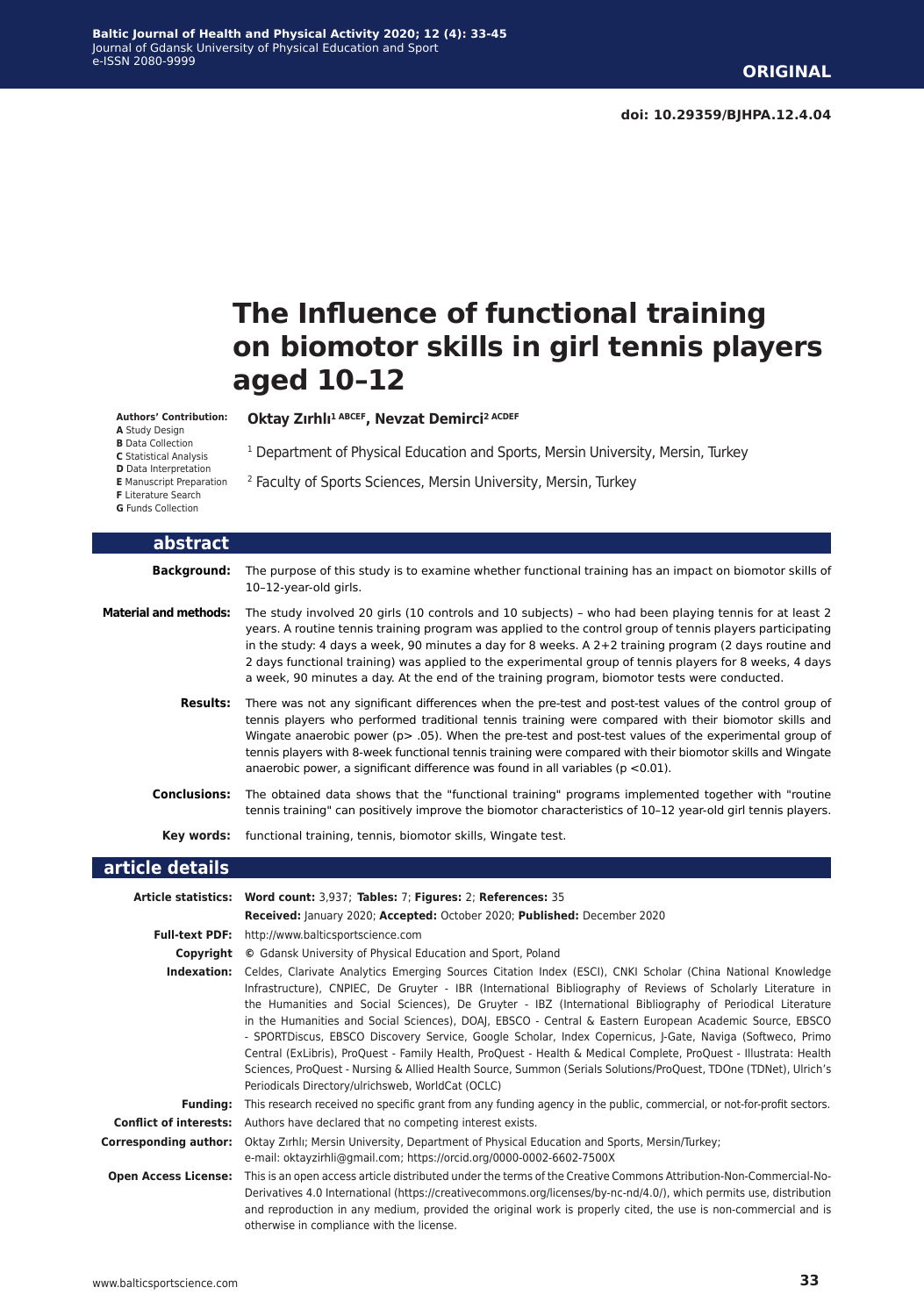# **introduction**

Functional training contributes to different systems of the body with functional exercises in different parts of the body (covering the whole body, developing universal motor skills, applied in multiple motion planes) through intensive, short and constantly changing sessions [1, 2, 3]. In the literature, practices created as a form of functional training have different resting rates with similar training content (gymnastics, weightlifting, aerobic exercises, etc.) [4, 5]. Along with functional training capacity, muscle endurance is associated with strength and a positive increase in body composition with the potential to increase strength [2, 6, 7 ]. While endurance largely depends on the aerobic capacity of the athlete, it is less dependent on anaerobic capacity [8]. Functional training, while simultaneously increasing athletes' muscular endurance, hypertrophy, power and strength, also creates an excellent impact to improve aerobic power and anaerobic capacity [9, 10].

Success in tennis depends on numerous factors such as physical condition, technical skill and tactical strategy [11]. The physiological requirements of tennis are quite complicated because it covers all of the strength, short distance runs and endurance exercises in the game. With this aspect, controversy among many sports scientists, tennis coaches and players continues as regards the implementation of training programs. In this way, the question of which aerobic or anaerobic energy systems are dominant in tennis is addressed [12]. The question is examined in five sections according to the contextual structure of the basic motor qualities. The first three are basic and the other two are complementary. These qualities include strength, speed, flexibility, mobility, coordination. The basic motor qualities of an individual consist of the elements that determine the person's body strength and ability and the degree of complex motor power. These qualities are the basis and the primary condition for every motor sports movement performed during the functional training process. The development of basic motor features in all sports is an indispensable part of the applied training [13]. Kinematics and the associated factors of performance are essential for trainers to help the player to develop his/her skills and to improve performance.

While specific training is planned to develop a specific area or a specific feature, combined training aims to co-develop the basic biomotor qualities. Especially in combined trainings, it is a prerequisite to work in strength, speed, endurance, technical and tactical integrity. With functional training, both to improve strength characteristics and to train in a unity with flexibility, speed, endurance, mobility and coordination has been aimed. The idea was that the development of all these biomotor qualities in sports development could be done in single training [14, 15]. It is designed to increase the quality and sports performance of daily life activities. It targets the neuromuscular system; namely, it trains not only muscles, but also movements. It involves functional training, dynamic and static balance, and challenges to improve coordination and proprioception, using a staged and individualized program in a multi-joint and multi-plane exercise program [16]. In this study, it is presumed that functional training to be performed according to the branch-specific age period will increase the functional capacity of the athletes and further increase their sports performance in the future [17].

It is suggested that functional training positively influences sports performance, especially in singles tennis. As the training programs are renewed with the developed functional training programs and in the light of science, it is observed that their success in tennis sports also increases [18]. In order to train internationally successful athletes, it is critical to implement appropriate training programs. Functional training practices will improve the basic movement skills of tennis players, while at the same time, it will enable children to easily perform sports-specific movement skills at the age of expertise. With this study, it is important that athletes contribute to improving their biomotor skills, and positive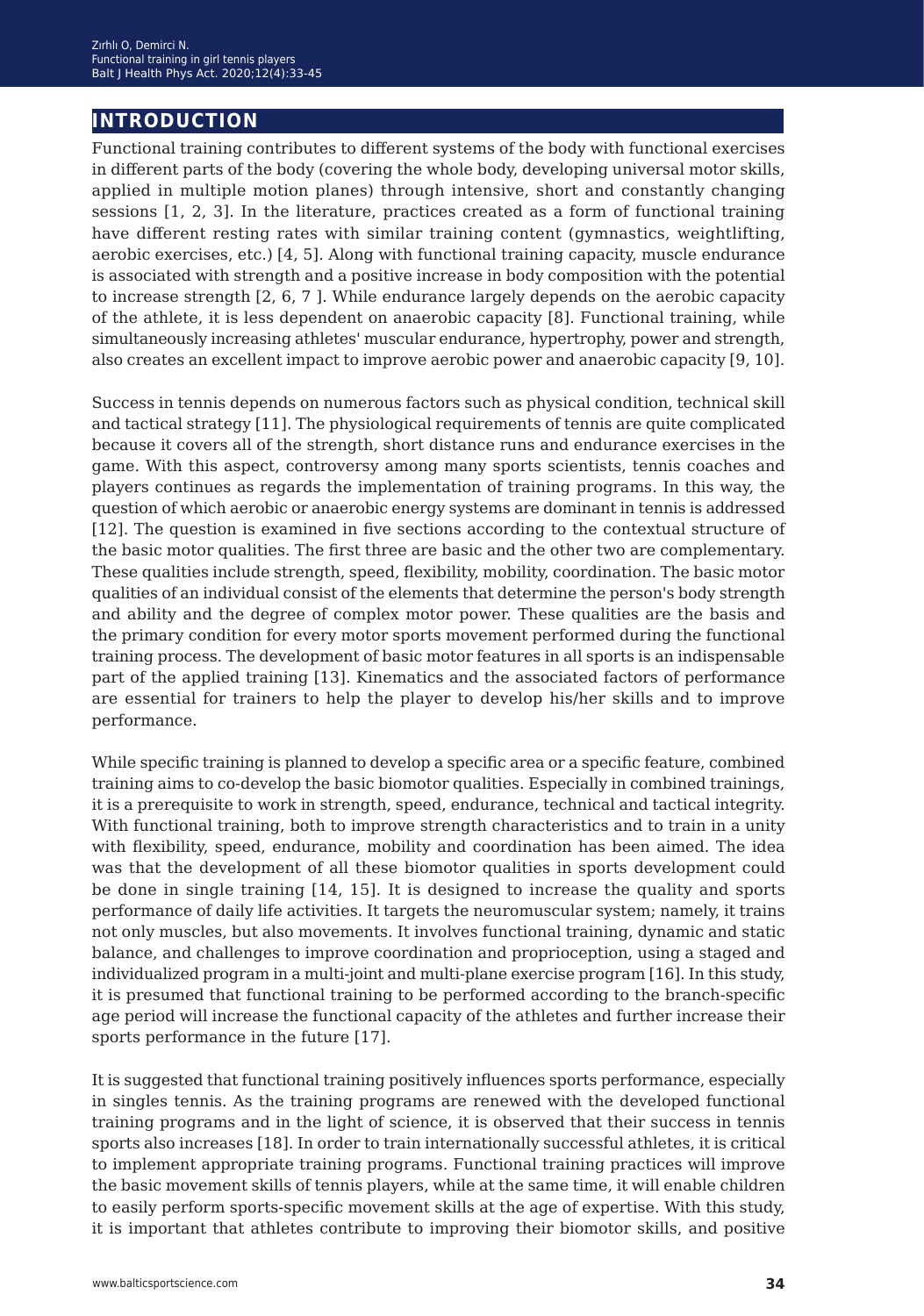changes are reflected in tennis performance. The aim of this study is to investigate whether functional training has an impact on biomotor skills of 10–12-year-old girls.

## **material and method**

#### **Participants**

Mersin University Non-Interventional Ethics Committee's approval was received for the study. Participants were informed about the issues, potential risks and benefits before participating in the study, and written informed consent was obtained for their participation in accordance with the Helsinki Declaration's policies and procedures. Written consent was also approved by the parents of all minors participating in the study. Volunteer participants were selected from tennis clubs active in Mersin. Girl athletes between 10–12 years old who had been playing tennis for at least 2 years were preferred. Measurements were initiated with 26 athletes (age:  $11.20 \pm 0.834$ , height: 148.50  $\pm 7.57$ , body weight: 41.29  $\pm$ 7.23 and body fat percentage: 22.21  $\pm$ 4.50), and 6 persons who were not suitable to the criteria and were not included in the study (Fig. 1).



Fig. 1. Flow diagram representing study design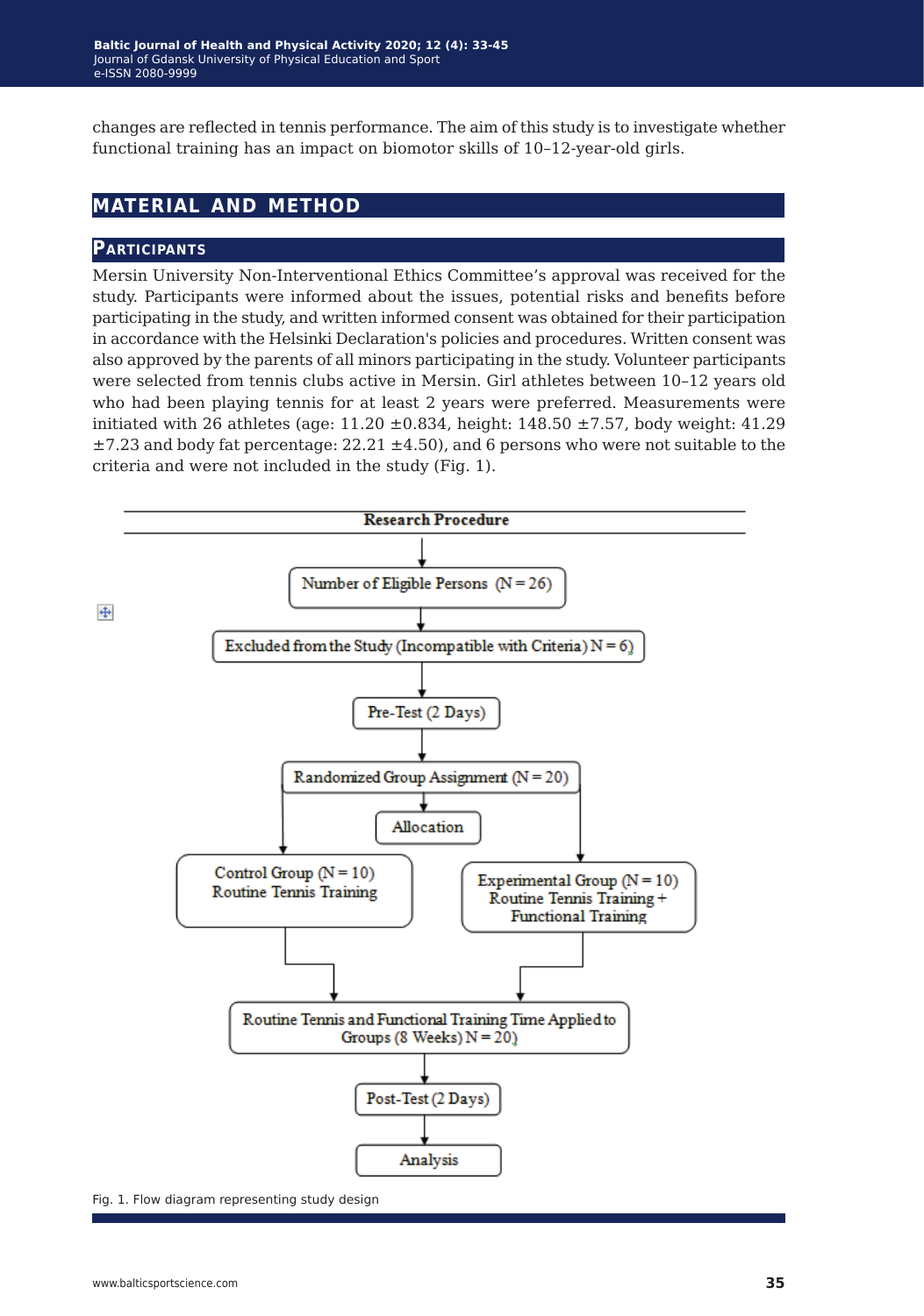The study was continued with 10 persons in CG and 10 persons in EG. A presentation including the details of the training program was made by giving information about the aims of the study, research design, training program, measurement procedure, participant responsibility to the participants and their parents. Participants were allowed to participate in the first measurements and continue training regularly. The measurement procedure was introduced in detail to each subject, and a summarized information package describing their responsibilities to participate in the training program was delivered. Participants from both groups were provided with regular diet and exercise routines.

#### **Research model**

In the study, an experimental model with a control group including pre-test–post-test measurements was used. Participants were divided into the control group (CG) and the experimental group (EG) by randomized appointment. The routine tennis training program was applied to the control group of tennis players participating in the study, 90 minutes a day, 4 days a week for 8 weeks. The 2+2 (2-day routine tennis training and 2-day functional training) program was applied to the experimental group of tennis players for 4 days a week, 90 minutes a day, for 8 weeks.

#### **Tests applied before the training program**

#### *Bioelectrical impedance analysis measurements*

Height and weight measurements were made to determine the individuals' anthropometric characteristics, and body fat percentage were determined with the method of bioelectric impedance analysis (Tanita 418-MA Japan). Bioelectric impedance analysis was performed by the same person on the first measurement day. The body weight (BW) was calculated with the subjects wearing standard sportswear (shorts, tops) without shoes, with  $(\pm 0.1)$ error margin on the weighbridge (T Tanita 418-MA JApan). Their heights were calculated with heads on the frankfort plane, following deep inspiration and with the measurement of the distance between the vertex of the head and the foot with a use of a stadiometer (Holtain Ltd. U.K.) with an error margin of  $(\pm 1 \text{ mm})$ . Anthropometric measurements of individuals were taken before both tests on different days.

#### *Biomotor performance measurements*

The variables of the study were composed of biomotor performance components, including the 10-m Speed Test, Vertical Leap Test, Sit Down Test, Grip Force Test, Agility Test (T Test) and Anaerobic Power. The tests of both groups were carried out as a pre-test at the beginning and post-test at the end of the study. Participants were taken to the test after warm-up of 5-minute light pace running and then 5 minutes of stretching exercises for each test.

#### *10-m Speed Test*

The participants' speed performance was measured using a stopwatch in the area marked with a distance of 10 meters. At the starting point, the athlete took a standing position with one line in the front and the other in a linear standing static position. No swinging was allowed in any way. Between each run, athletes were given complete rest and asked to do 3 maximum repetitions. The best time was recorded [19].

#### *Vertical Leap Test*

Vertical Leap is measured as the vertical jump value of the individual by measuring the difference between the most extreme point that a person can reach by stretching her arm against the wall and the highest point she can touch by jumping. The measurement was repeated three times and the highest value was recorded for analysis.

#### *Sit-and-Reach Test*

Athletes' flexibility was evaluated by the sit-and-reach test. Athletes were in a long sitting position with both knees in full extension, ankles at 90 degrees and their feet bare.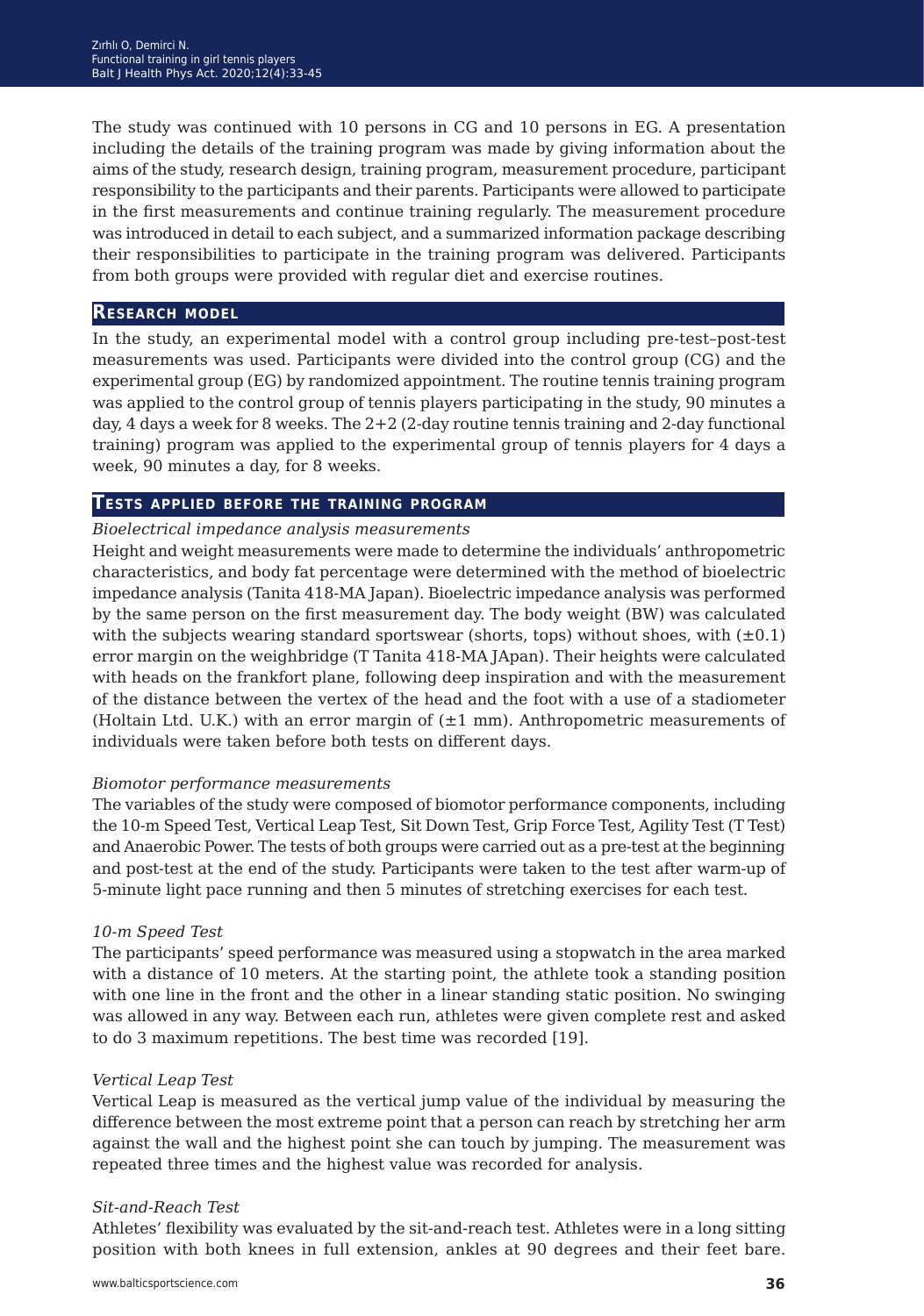Athletes were asked to lean forward as long as they can with their hands in front of their bodies without bending their knees and wait 2 seconds at the last point they can reach. The difference between baseline and the reach was measured in centimetres (cm). The measuring person stood next to the participants and prevented their knees from bending. The measurement was repeated three times and the highest value was recorded for analysis.

### *Hand Grip Strength Test*

The right and left hand-grip forces of the athletes included in the study were measured before and after the training with the help of a hand dynamometer (CAMRY brand, EH 101 model digital LCD Dynamometer, resistant to 90 kg / 198lb resistance). Handgrip force measurements were performed with the arms hanging down and at an angle of 180 degrees without bending the elbow. Measurements were performed in the same way for both arms. Force measurements were repeated three times, the arm without measurement did not receive support from anywhere. The measurement of each athlete was performed by calibrating the dynamometer and adjusting the dynamometer according to the hand and finger characteristics of the athlete.

### *Agility Test (T Test)*

Agility performance was measured using a stopwatch (OnnPnnQ Brand, PC2810 model) on the track prepared for athletes. The "T" test is an agility test that requires running forward, sideways and backwards for athletes. Equipment needed for this test includes meters, sign cones, stopwatch and timing lines. When the athlete felt ready while waiting for both feet to be behind the starting line (point A), she exited and ran from the "A" cone to the "B" cone with a straight run and touched the cone with her right hand. Then she ran left to the "C" cone with a side run and touched the "C" cone with her left hand, then she ran to the right to the "D" cone with her right hand. Then she came to the "B" cone, came with a side run and touched it with her left hand, then returned to the "A" cone with a back run. As soon as she reached the "A" cone, the stopwatch was stopped and the duration was recorded. In this study, the participant performed 3 repetitions with full rest and the time obtained at the end of the test was recorded in seconds.

#### *Wingate Anaerobic Power Test*

Anaerobic powers of the experimental and control group athletes were evaluated with the Wingate test (WAnT), which can be applied on a bicycle ergometer (Ergoline Ergoselect 100/200 brand). The Wingate test is a supramaximal test lasting 30 seconds. When the subject reached the maximal pedal speed without load, the determined load per body weight  $(75 g / kg)$  was applied as resistance. The number of pedals is recorded for every 5 seconds.

## **Procedure**

## *Applied training procedure*

Both training programs in the research consisted of three phases:

- 1. a warm-up phase (running and dynamic stretching exercise) 15 min.
- 2. the main exercises (loading) phase 60 min.
- 3. active cooling phase (running and static stretching exercise) 15 min.

## *Routine tennis training program*

The routine tennis training program, which both groups practiced, was initiated with a 15-minute warm-up phase and completed with a 15-minute cool-down phase after the 60-minute main phase, where tennis-specific stroke techniques were applied. In this training, the athletes were asked to play with an estimated power intensity of 75%. The participation of athletes in the training program for 8 weeks was ensured with their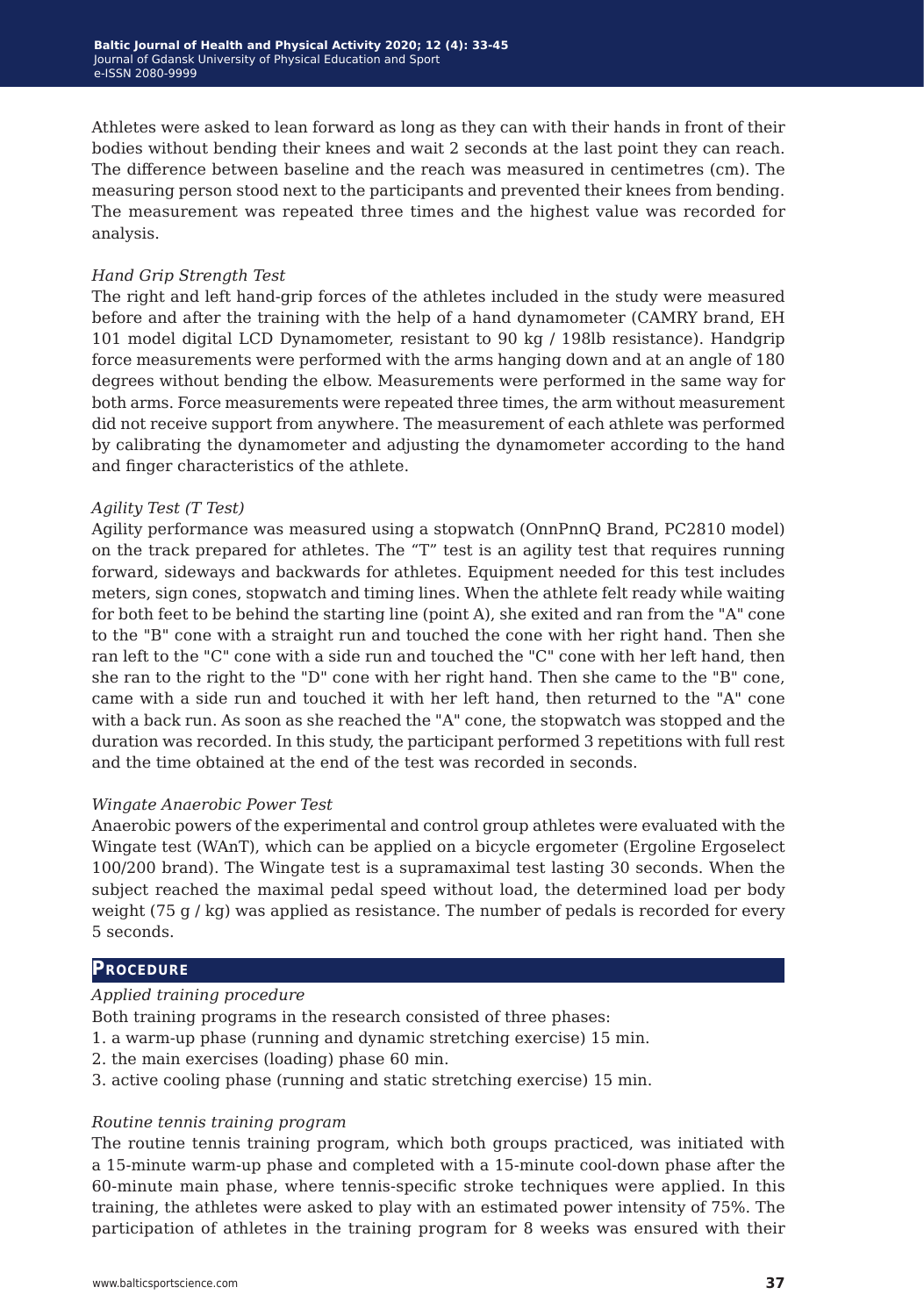coaches' support. Throughout the training, the durations and resting frequency in the program was adhered to in the way specified to the athletes (Table 1).

Table 1. 8-week routine tennis training program (a sample week)

#### Day 1:

Manual low-ball feed, 100 forehand (Fh) strokes on the incoming ball.

Manual low-ball feed, 100 backhand (Bh) strokes on the incoming ball.

Flat feeding with racket, spinning incoming ball 100 Fh. strike.

Flat feeding with racket, spinning incoming ball 100 Bh. strike.

Baseline also 100 cm long hand feed from the front of the obstacle, high spin on the incoming ball, 100 Fh. strike.

Baseline 100 cm long hand feed from the obstacle, high spin on the incoming ball, 100 Bh. strike.

Midi field-to-field "drive vole" training 100 Fh. strike.

Midi field-to-field "drive vole" training 100 Bh. strike.

Feeding the "slice" from the opposite field with the racket, spinning the incoming ball 100 Fh. strike.

Feeding the "slice" from the opposite field with the racket, spinning the incoming ball 100 Bh. strike.

#### Day 2:

Cross forehand rally in the height-increased net,

Cross backhand rally in height-increased net,

Parallel forehand rally in the height-increased net,

Parallel backhand rally in the height-increased net,

Mixed rally in an increased height net.

Day 3:

Low ball feed in front of the net, spinning the incoming ball, 100 forehand strokes. Low ball feeding in front of the net, spinning the incoming ball, 100 backhand strokes. 100 forehand strokes "drive volley" on the low ball in the mini field. 100 backhand strokes "drive volley" on the low ball in the mini field.

Day 4:

The service boxes of the field were closed, and deep ball exercises were applied to the baseline with mixed techniques.

While this study was carried out for 8 weeks, different direction and intensity hitting techniques were used for different angles of the court, and enrichment of the study was considered. The direction and intensity of ball feeding techniques were changed from time to time. By hand or racket flings, bouncing and feeding with mixed techniques, the athletes were asked to respond to the incoming balls with mixed, circular strokes. With similar studies, while athletes were sometimes directed to a target, from time to time, short or long balls of different heights were thrown. On the last training day of the fourth and eighth weeks of the program, some analysis and evaluations were made by monitoring the athletes with in-point matches.

#### *Functional training program*

2-day functional training program was prepared in addition to the 2-day routine tennis training program (Table 2), and for this training program the maximum heart rate was 75% and above. It was delivered by the researcher for 8 weeks according to the athletes' performance. The prepared training program was chosen from movements that complement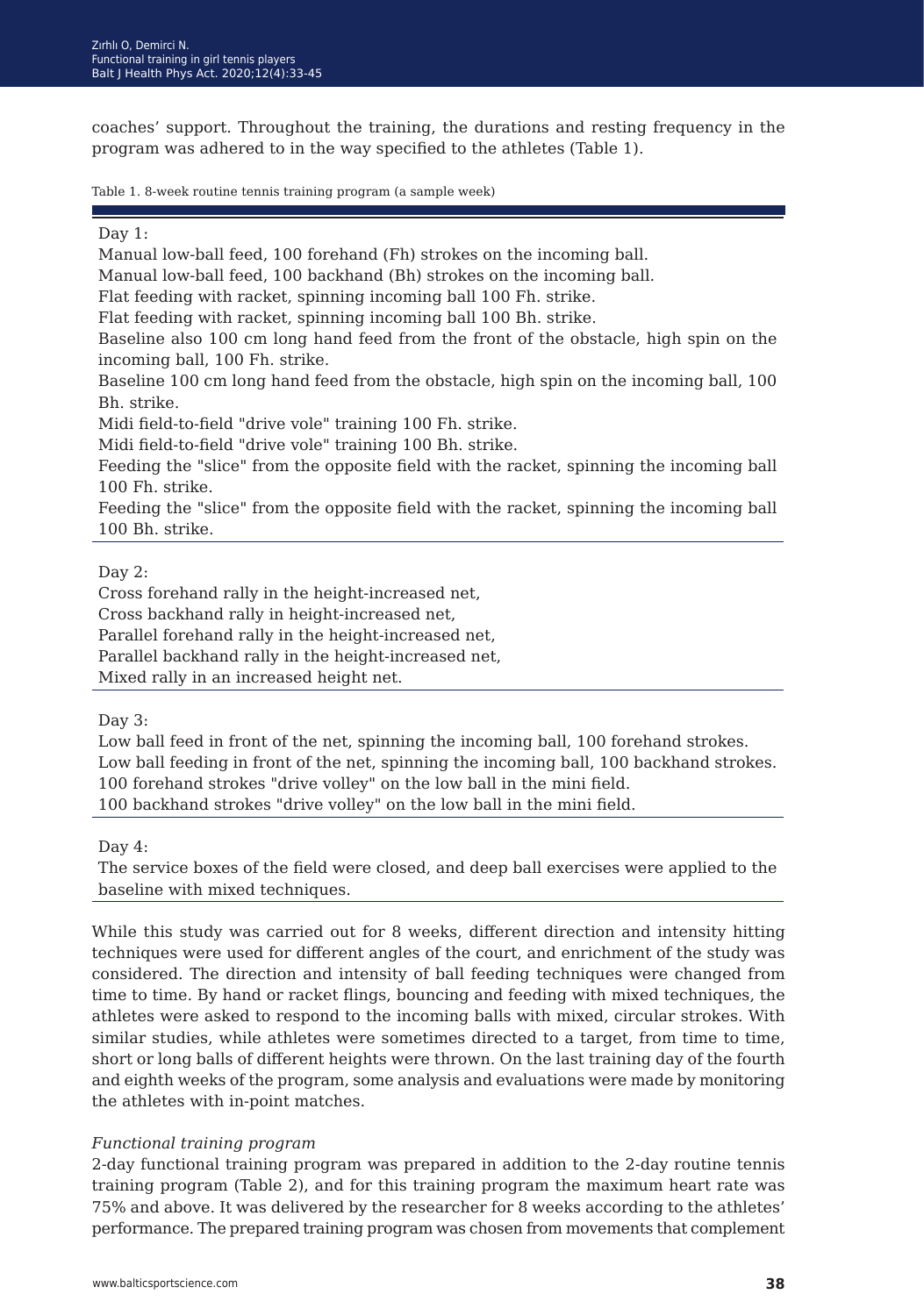the kinetic chain and improve the athletes' biomotor skills. These movements are made up of exercises for muscles and muscle groups used in kicking techniques such as pushing, pulling, rotation, squatting, getting up and jumping, and forming the kinetic chain of this technique. These athletes also continued their routine tennis training programs.

| Movement              | Equipment<br>to be used                         | Set-<br>Number of<br>Repetitions-<br>Duration | <b>Rest Time</b><br>between<br>Sets | <b>Movement Description</b>                                                                                                                                                                                                                                                                                                                                                                                                                                                                            |
|-----------------------|-------------------------------------------------|-----------------------------------------------|-------------------------------------|--------------------------------------------------------------------------------------------------------------------------------------------------------------------------------------------------------------------------------------------------------------------------------------------------------------------------------------------------------------------------------------------------------------------------------------------------------------------------------------------------------|
| burpees               | bosu ball                                       | 3 sets 10<br>repetitions                      | 3 mins                              | Push-up position is taken with the hands on the bosu<br>ball. While the two knees are pulled towards the<br>abdomen, it jumps up in the vertical plane. While falling<br>down, push-up position is taken again.                                                                                                                                                                                                                                                                                        |
| bungee run            | bungee<br>band                                  | 3 sets once<br>to each<br>direction           | 3 mins                              | At baseline, the athlete is stopped at the service point<br>facing the net. A bungee band is attached to the<br>waistband attached to the waist. The athlete sprints<br>towards the net. She then runs back in the same<br>direction. When she reaches the starting point, she<br>runs to the right couples corridor, and then to the left<br>couples corridor, with the side sliding steps towards the<br>beginning.                                                                                  |
| forward<br>jump squat | 12-22 lbs<br>power band                         | set 10<br>repetitions                         | 3 mins                              | 12 and 22 lbs resistance resistant power bands are<br>added to each other, and 22lbs are attached to the<br>athlete's waist. While holding on one end, the athlete on<br>the other end leaps forward to squat and completes the<br>motion by jumping over and over again.                                                                                                                                                                                                                              |
| plank                 | mat                                             | 3 sets<br>maximum<br>durability<br>time       | 3 mins                              | Two arms, elbows and forearm are placed on the floor<br>with the mat. Feet are placed on the ground as in the<br>push-up position and they are expected to be fixed.<br>With the command accompanied, the right arm is lifted<br>from the ground after 15 seconds. Every 15 seconds,<br>the left arm, right leg and left leg are lifted off the<br>ground, respectively. Finally, the cross arms and legs<br>are lifted from the ground at the same time and the<br>movement is tried to be continued. |
| torso<br>rotation     | 2 cone<br>heads, 3 kg<br>medicine<br>ball       | 3 sets right<br>$10 - left 10$<br>repetitions | 3 mins                              | Sliding steps are made between 2 conic heads placed<br>at a distance of 3 meters. When it comes to the conic<br>head, the right and left sides of the athlete are fed with<br>a medicine ball. The athlete is asked to throw back the<br>medicine ball by imitating the backhand and forehand<br>technique.                                                                                                                                                                                            |
| side to side<br>run   | 1 racket. 5<br>cone heads.<br>5 tennis<br>balls | 3 sets 5<br>repetitions                       | 3 mins                              | The athlete stands between 5 conic heads lined up<br>half a meter apart and a racket put on the ground at a<br>distance of 2.5 meters. A tennis ball is placed on each<br>conic head. The balls on the heads are put on the racket<br>with the side-sliding steps, respectively, and placed on<br>the heads again.                                                                                                                                                                                     |
| agility run           | 1 agility<br>ladder, 4kg<br>medicine<br>ball    | 3 sets 7<br>repetitions                       | 3 mins                              | Front-to-front, inside-side front, right and left front-back<br>runs on agility ladder                                                                                                                                                                                                                                                                                                                                                                                                                 |
| side to side<br>crash | 1 medicine<br>ball of 3 kg                      | 3 sets 10<br>right 10 left<br>repetitions     | 3 mins                              | While the athlete is standing, she raises the medicine<br>ball left and right overhead, hitting hard. Applied up to<br>the number of repetitions.                                                                                                                                                                                                                                                                                                                                                      |
| reverse<br>walking    | flat wall                                       | 3 sets 7<br>repetitions                       | 3 mins                              | The athlete puts her hands on the floor while standing<br>with her back facing the wall at a distance of 1-1.5<br>meters. She steps up with her feet using the wall and<br>lowers it again. These moves are applied as much as<br>the number of moves before the hands are off the<br>ground.                                                                                                                                                                                                          |

Table 2. 8-Week functional training program (a sample week)

### **Statistical analysis**

Mean and standard deviation values were used as descriptive statistics. The research data were analysed separately for each sub-problem. Two-way analysis of variance was applied for mixed measurements to determine whether there is a difference between pre-test–posttest applications in the experimental and control groups. However, in order to perform this analysis, the basic assumptions of the analysis (normality, equality of covariance matrices,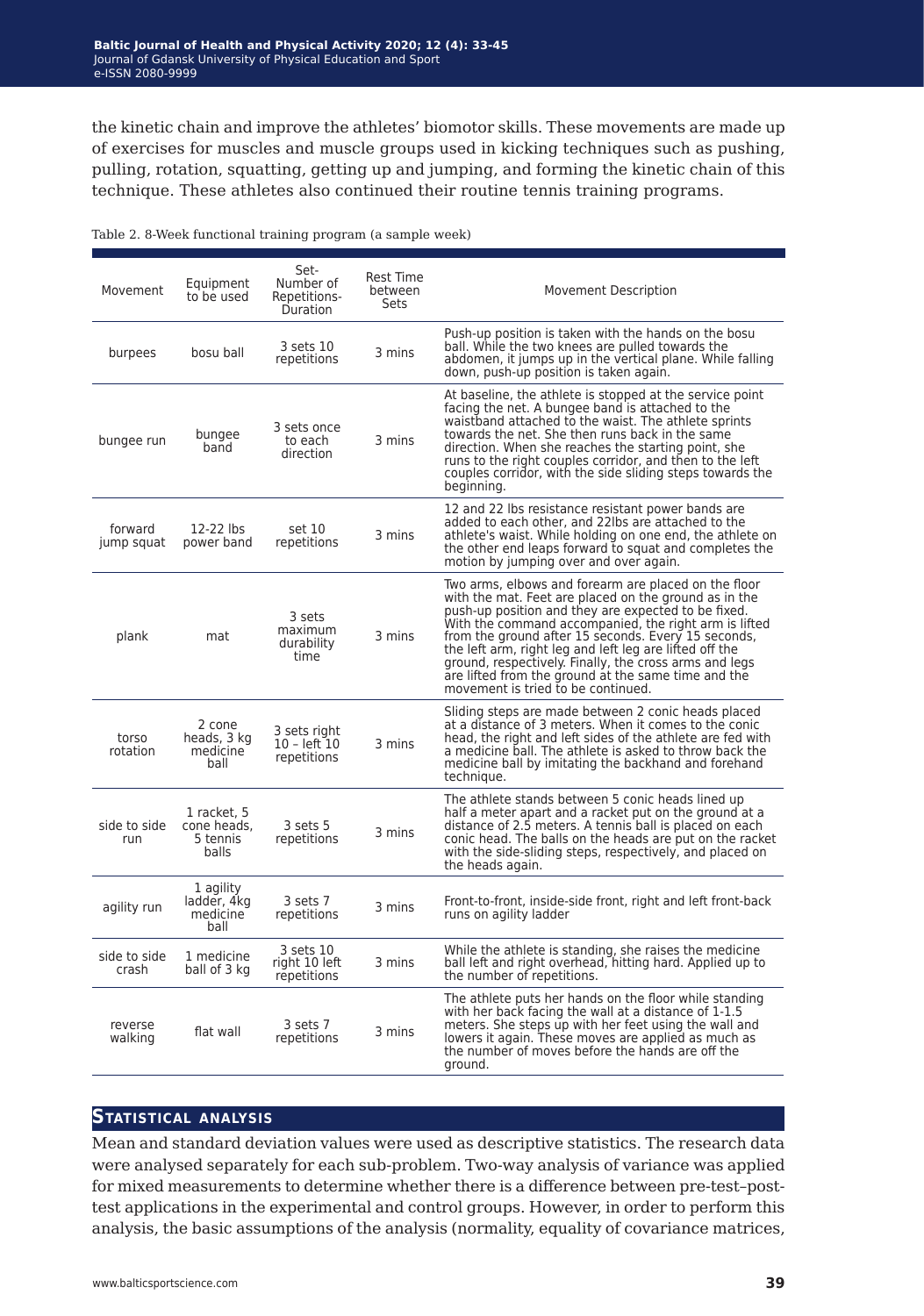equality of error variances and equality of error covariance matrices) had to be tested [20]. In testing basic assumptions of variance analysis for mixed measurements, Shapiro Wilk normality test, Box's M covariance matrix test, Levene's error variance test and Mauchly's sphericity error covariance matrices were performed. Due to normal distribution of the groups, paired samples T-Test was used in group comparisons. Statistical results were evaluated at 95% confidence range and p <0.05 significance levels.

## **results**

Table 3 presents demographic and anthropometric parameters of all participants in the control and experiment groups. Because there is no significant difference between anthropometric and demographic parameters, such as age, height, body weight and body fat percentage between groups, it can be stated that the difference in the parameters related to biomotor skills (10m speed run, vertical jump, flexibility, hand grip force, t test) and Wingate measurements between groups is not due to anthropometric and demographic features.

| Variable    | Ν  | Min.   | Max.   | Average $\pm$ S.S. |
|-------------|----|--------|--------|--------------------|
| Age (year)  | 20 | 10     | 12     | $11.20 \pm 0.834$  |
| Height (cm) | 20 | 137.00 | 163.00 | $148.50 \pm 7.57$  |
| BW (kg)     | 20 | 29.20  | 57.60  | $41.29 \pm 7.23$   |
| BFP (%)     | 20 | 13.60  | 33.10  | $22.21 \pm 4.50$   |

Table 3. Demographic and anthropometric parameters of all participants in the study

BW: body weight, BFP: body fat percentage

When comparing the pre-test and post-test values related to the biomotor skills of the control group of tennis players with traditional tennis training, it was determined that there was no significant difference (p> .05) (Table 4). When the pre-test and post-test values related to the biomotor skills of the experimental group of tennis players with 8-week functional tennis training were compared, it was found that there was a significant difference in all variables  $(p < 0.01)$  (Table 5).

Table 4. Comparison of the pre-test and post-test values of the 8-week routine tennis training in the control group

| Group   | Variables                      | Test      | N  | $\overline{\mathbf{x}}$ | sS    | P    |
|---------|--------------------------------|-----------|----|-------------------------|-------|------|
|         | 10-m. Speed Run (s)            | Pre-test  | 10 | 2.46                    | 0.24  | .194 |
|         | 10-m Speed Run (s)             | Post-test | 10 | 2.49                    | 0.23  |      |
|         | Vertical Leap (kg.m/sn)        | Pre-test  | 10 | 18.50                   | 7.99  | .751 |
|         | Vertical Leap (kg.m/sn)        | Post-test | 10 | 18.70                   | 8.01  |      |
|         | Flexibility (cm)               | Pre-test  | 10 | 6.50                    | 5.38  | .226 |
|         | Flexibility (cm)               | Post-test | 10 | 7.20                    | 4.59  |      |
| Control | Hand Gripping Force (kg)-right | Pre-test  | 10 | 20.94                   | 4.18  | .401 |
|         | Hand Gripping Force (kg)-right | Post-test | 10 | 21.01                   | 4.62  |      |
|         | Hand Gripping Force (kg)-left  | Pre-test  | 10 | 18.59                   | 4.54  | .847 |
|         | Hand Gripping Force (kg)-left  | Post-test | 10 | 18.41                   | 4.79  |      |
|         | "T" Test                       | Pre-test  | 10 | 13.92                   | 0.847 | .561 |
|         | "T" Test                       | Post-test | 10 | 13.86                   | 0.898 |      |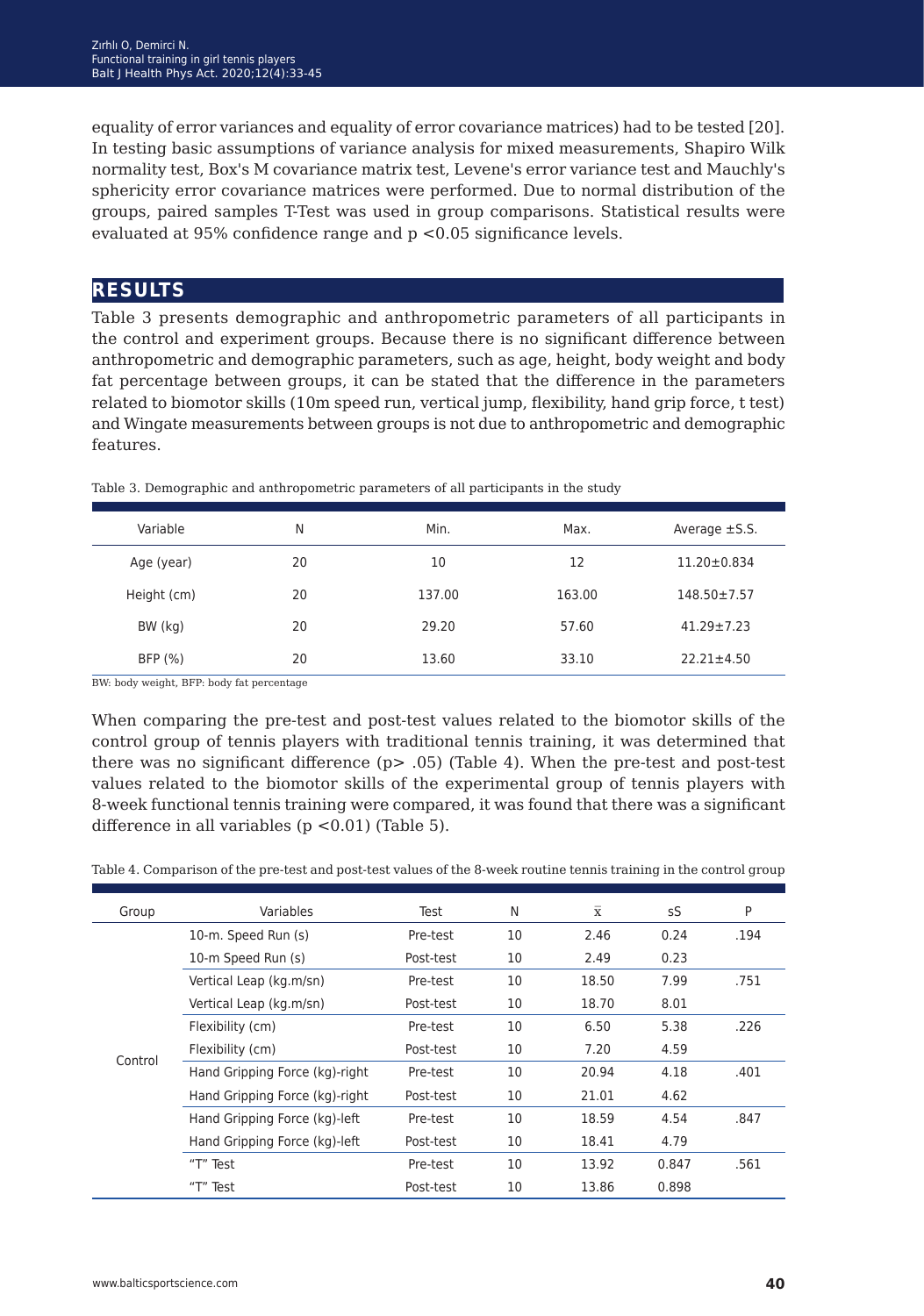| Group        | Variables                      | Test      | N  | $\overline{x}$ | sS    | P     |
|--------------|--------------------------------|-----------|----|----------------|-------|-------|
|              | 10-m. Speed Run (s)            | Pre-test  | 10 | 2.25           | 0.21  | .007  |
|              | 10-m Speed Run (s)             | Post-test | 10 | 2.10           | 0.20  |       |
|              | Vertical Leap (kg.m/sn)        | Pre-test  | 10 | 22.70          | 6.14  | .004  |
| Experimental | Vertical Leap (kg.m/sn)        | Post-test | 10 | 25.90          | 6.17  |       |
|              | Flexibility (cm)               | Pre-test  | 10 | 8.30           | 7.68  | .005  |
|              | Flexibility (cm)               | Post-test | 10 | 12.70          | 8.22  |       |
|              | Hand Gripping Force (kg)-right | Pre-test  | 10 | 23.85          | 3.76  | .000. |
|              | Hand Gripping Force (kg)-right | Post-test | 10 | 27.45          | 4.38  |       |
|              | Hand Gripping Force (kg)-left  | Pre-test  | 10 | 21.43          | 4.74  | .000  |
|              | Hand Gripping Force (kg)-left  | Post-test | 10 | 24.86          | 4.76  |       |
|              | "T" Test                       | Pre-test  | 10 | 13.44          | 0.433 | .000. |
|              | "T" Test                       | Post-test | 10 | 12.35          | 0.479 |       |

Table 5. Comparison of pre-test and post-test values of the 8-week functional tennis training in the experimental group

It was determined that there was no significant difference between the control group of tennis players who applied 8-week routine tennis training, when the pre-test and post-test values related to the Wingate anaerobic power test were compared (p> .05). A significant difference was found when the pre-test and post-test values related to the Wingate anaerobic power test of the experimental group tennis players who underwent 8-week functional tennis training were compared (p <0.01) (Table 6).

Table 6. Comparison of pre-test-post-test measurements of the group applying 8-week routine and functional tennis training program in terms of anaerobic capacity

|      |              | Test     | N  | $\overline{\overline{x}}$ | sS    | D    |
|------|--------------|----------|----|---------------------------|-------|------|
| WAnt | Control      | Pre-test | 10 | 166.73                    | 46.72 | .231 |
|      |              |          | 10 | 161.44                    | 55.75 |      |
| WAnt | Experimental | Pre-test | 10 | 172.11                    | 51.22 | .022 |
|      |              |          | 10 | 275.16                    | 73.92 |      |

WAnt: Wingate Anaerobic Power Test

When the biomotor skills of the experimental and the control group of tennis players with 8-week functional and traditional routine tennis training and Wingate anaerobic power test measurements were compared, a significant difference was found in all variables in favour of the experimental group  $(p < 0.01)$  (Table 7). When comparing the pre-test-posttest values in terms of inter-group anaerobic capacity of the group, which applied the 8-week routine tennis and functional training program, a significant difference was found in favour of the experimental group  $(p < 0.01)$  (Fig. 2).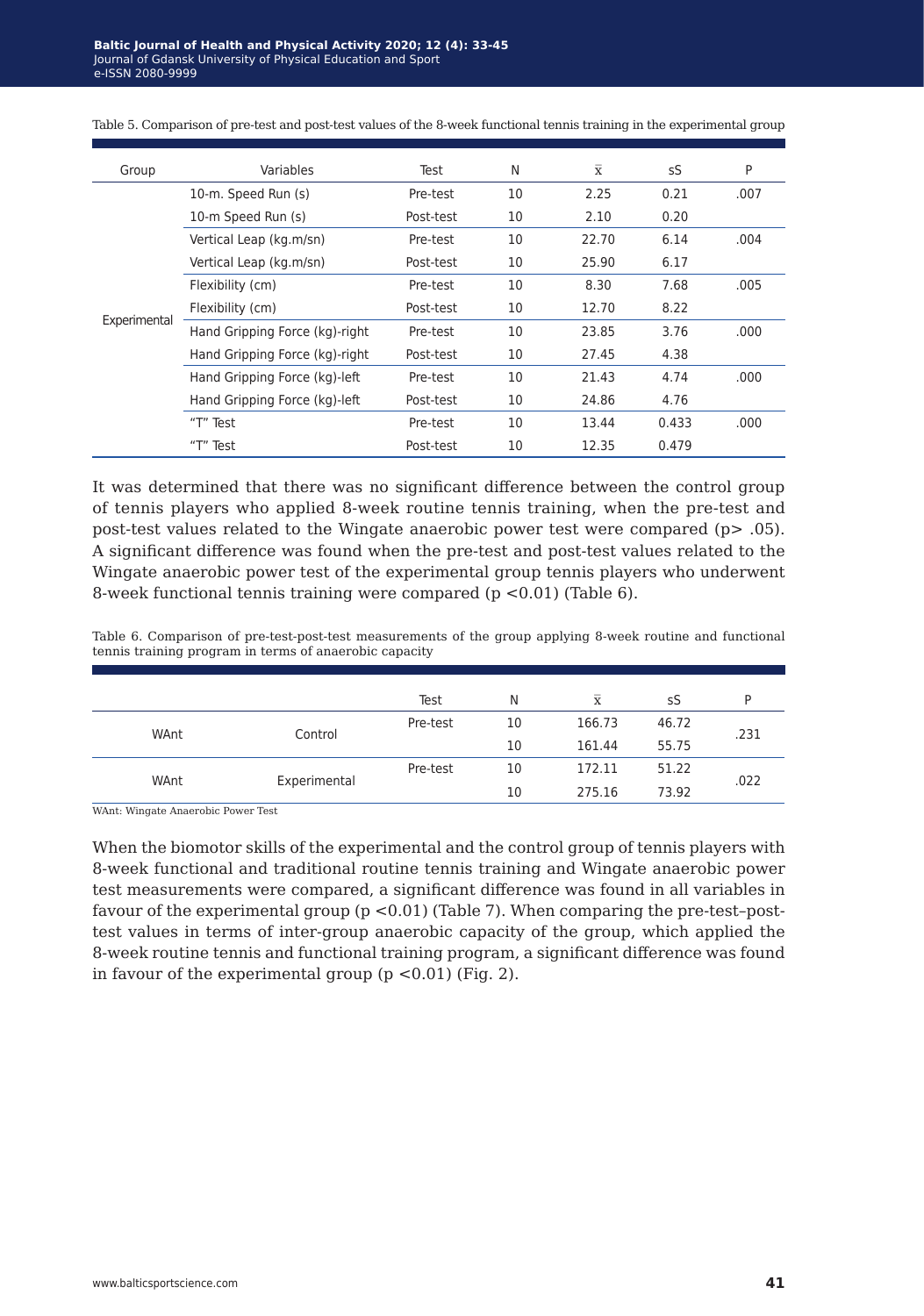Table. 7. Comparison of intergroup pre-test and post-test values of the 8-week routine and functional tennis training in the experimental and control groups

| Variables                         | Group        | N  | Pre-test         | Post-test        | sd | F      | Sig.  |
|-----------------------------------|--------------|----|------------------|------------------|----|--------|-------|
|                                   | Experimental | 10 | $2.25 \pm 0.21$  | $2.10+0.20$      | 18 |        | .001  |
| 10-m Speed Run (s)                | Control      | 10 | $2.46 \pm 0.24$  | $2.49 \pm 0.23$  |    | 14.260 |       |
|                                   | Experimental | 10 | $22.70 \pm 6.14$ | $25.90 \pm 6.17$ | 18 | 10.929 |       |
| Vertical Leap (cm)                | Control      | 10 | $18.70 \pm 8.01$ | $18.50 \pm 7.99$ |    |        | .004  |
|                                   | Experimental | 10 | $6.20 \pm 10.74$ | $11.90 + 9.45$   | 18 | 21.834 | .000  |
| Flexibility (cm)                  | Control      | 10 | $6.50 + 5.38$    | $6.80 \pm 5.22$  |    |        |       |
| Hand Gripping Force<br>(kg)-right | Experimental | 10 | $23.85 \pm 3.76$ | 27.45±4.38       | 18 |        |       |
|                                   | Control      | 10 | $20.94 \pm 4.18$ | $21.01 \pm 4.62$ |    | 57.686 | .000  |
| Hand Gripping Force<br>(kg)-left  | Experimental | 10 | $21.43 \pm 4.74$ | 24.86±4.76       |    | 62.799 | .000. |
|                                   | Control      | 10 | $18.59 + 4.54$   | $18.41 \pm 4.79$ | 18 |        |       |
|                                   | Experimental | 10 | $13.44 \pm 0.43$ | $12.35 \pm 0.47$ | 18 |        | .000. |
| "T"<br>Test $(s)$                 | Control      | 10 | $13.92 \pm 0.84$ | $13.86 \pm 0.89$ |    | 25.023 |       |



WAnT: Wingate Anaerobic Power Test

Fig. 2. Comparison of the pre-test-post-test measurements in terms of intergroup anaerobic capacity of the group for which the 8-week routine tennis and functional training program was applied

## **discussion**

Scientific studies [4, 5, 21] shows that functional training practices affect various physiological and biomotor features. Our study shows that there are statistically significant differences between the control and experimental group of girl tennis players before and after the test. It has been suggested that functional training can be as effective as traditional resistance training to increase muscle strength and endurance. According to the findings of the research, because there was no significant difference between anthropometric and demographic parameters, such as age, height, body weight and body fat percentage, it can be asserted that the differences in parameters related to biomotor skills (10m speed run, Vertical Jump, Flexibility, Hand Grip Force, T Test) and Wingate measurements between groups are not due to anthropometric and demographic features. In addition, the findings reveal that functional movement exercises related to tennis improve the biomotor skills of 10–12 year-old tennis players, when applied in parallel with routine tennis training. The literature review reveals few academic studies on functional training in children and child tennis players, and the effect of functional training when it is added to the training programs in addition to tennis training has not been examined [22, 23]. At the same time,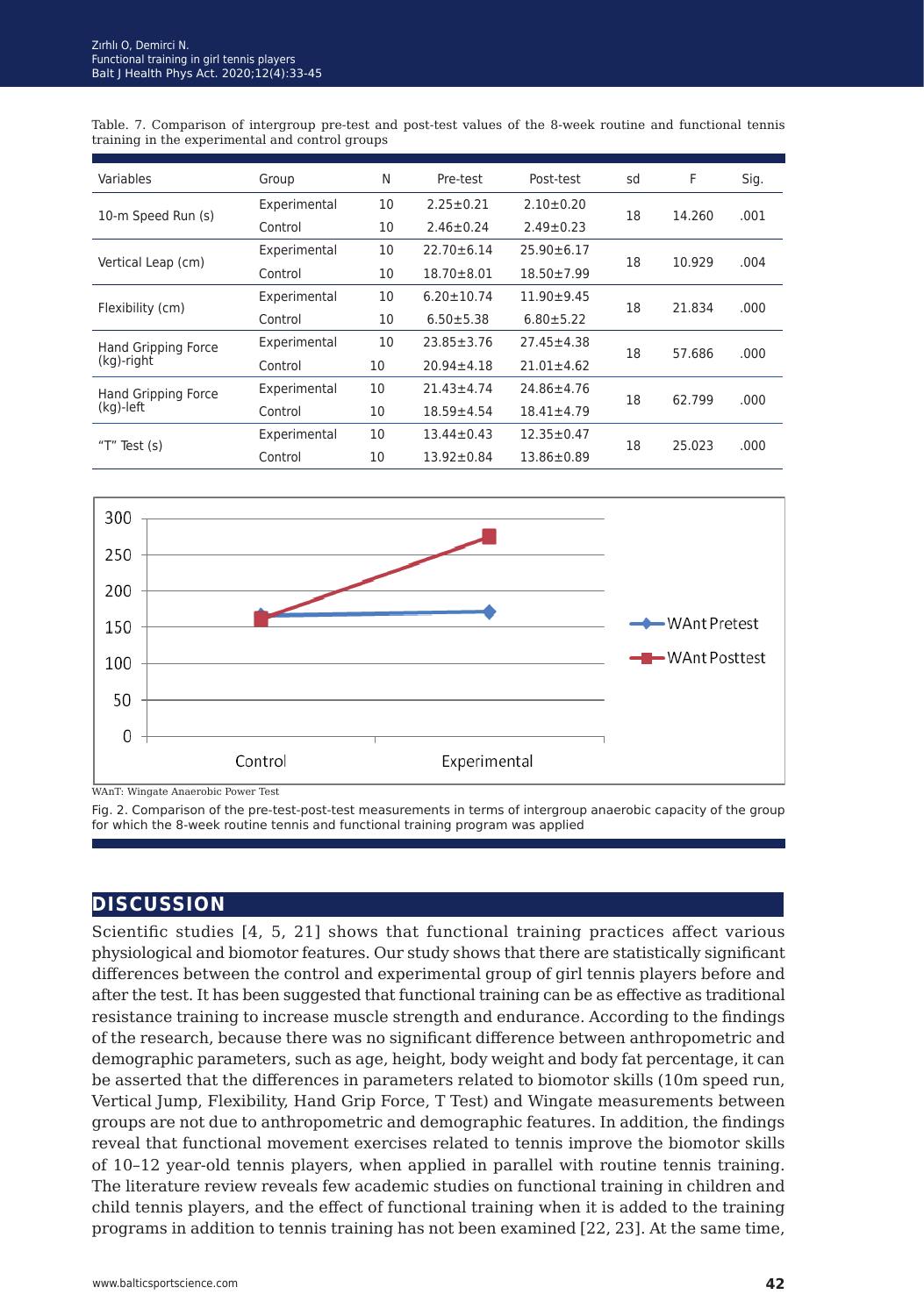there are some studies on the development of biomotor characteristics in children and the relationship between them are revealed. However, it is possible to argue that there is a limited number of studies on "functional training" with regard to the development of athletic performance and biomotor skills in children.

This study found that there was no significant difference regarding biomotor skills between the pre-test and post-test values of the control group of tennis players, who had routine tennis training. The reason for this is the fact that one-way practices are insufficient to develop biomotor skills. In our study, it was found that, when the pre-test and post-test values related to the biomotor skills of the experimental group of tennis players who were applied 8-week functional tennis training were compared, there was a significant difference in all variables. In our study, when comparing the pre-test and post-test values of the control group of tennis players who underwent 8-week routine tennis training, there was no significant difference regarding the Wingate anaerobic power test. In terms of anaerobic power, it can be said that routine tennis training alone is not effective in improving this feature. However, when the pre-test and post-test values of the experimental group of tennis players with 8-week functional tennis training were compared, there was a significant difference regarding the Wingate anaerobic power test. In the study by Song et al. [24], elite high school baseball players implemented a 16-week functional training program, and an increase in strength and flexibility was reported. In another study, Weiss et al. [25] investigated the effects of training methods on muscle strength and endurance, flexibility, agility, balance and anthropometric measurements by applying a 7-week functional training and traditional training program to 38 mixed gender participants between the ages of 18 and 32. In this study, a significant increase in the flexibility characteristics of only the functional training group was detected; contrary to the current study, no significant difference was found in other features. The results of this study support the results demonstrating that functional training has positive effects on biomotor properties.

In the functional training method, it was demonstrated that not only strength and endurance, but also flexibility, balance, coordination and deep sense improved by performing exercises by activating multiple muscles and joints in multiple planes and axes [16, 26-30]. However, the traditional method of training includes exercises to increase the strength and endurance of a particular muscle. These exercises are done in one way. Therefore, recovery with heavy loading is only fast in the corresponding muscle. In addition, routine / traditional training is designed to exercise with free weights in a supported or fixed position, or with stationary training tools. Therefore, it can be considered that the traditional training method alone cannot be sufficient to achieve the desired level of performance [31, 32-33]. As a reason, it is thought that one-way studies are insufficient to improve biomotor skills.

According to the findings, when the biomotor skills and Wingate anaerobic power test measurements of the 8-week functional and traditional routine tennis training practitioners and control group of tennis players were compared, there was a significant difference in all variables in favour of the experimental group. It can be argued that the reason for this significant difference is the functional training practices. In a study by Yıldız et al. [31], it is seen that the functional tennis training model is more effective than traditional tennis training model in terms of athletic performance improvement. When functional training (FT) is considered as a new training method for athletes, it is asserted that athletes develop features such as strength, flexibility, balance and coordination in the target movement in a more balanced way compared to traditional training, because in the functional training approach, movement training, not muscle training, is important. Shaikh and Mondal [34] examined in their study the effect of physical fitness parameters on high school students in 3 days a week for 8 weeks. In the study, it is suggested that functional training provides more muscle dominance, balance, more strength increase, changes in power distribution to large and small muscle groups, and more efficiency in a shorter time. In the study by Ju-sik [35], the effect of the functional exercise program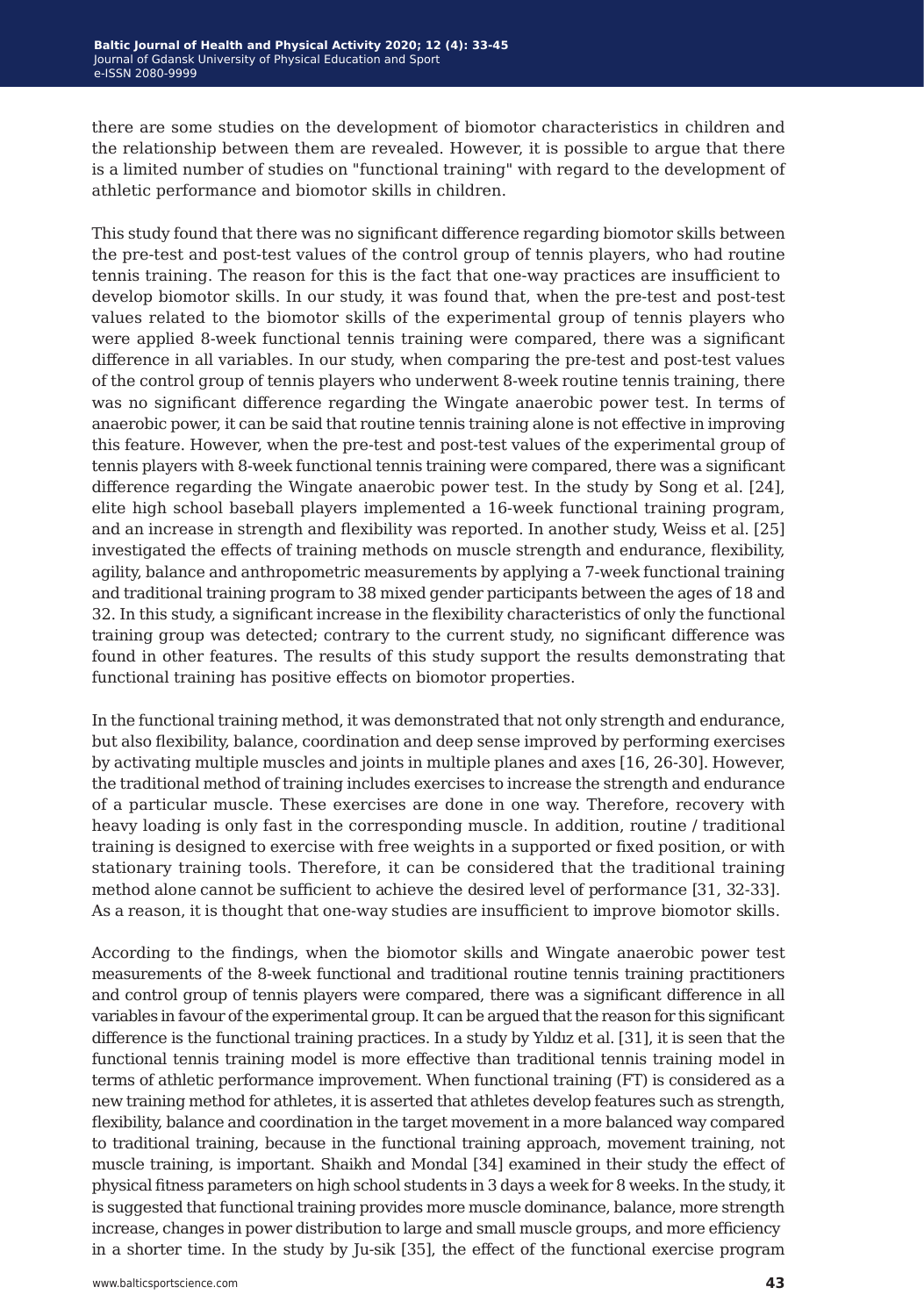on eight elite Taekwondo players for 6 weeks (three times a week, 60 minutes/session) was investigated. The Wingate test, which tested anaerobic capacity before and after application of training, showed that there was a statistically significant difference in all measurement items. Regarding anaerobic exercise ability, there was a significant increase in both peak power, average power, total power and peak power drop.

So, basic mobility skills are the basic skills that need to be improved by the age of 10, and these skills are almost essential for any sport. Some biomotor skills of children should not be neglected while developing these basic movement skills. Therefore, when the age of specialization comes, children will be able to realize easily their special mobility skills.

## **conclusion**

Functional training practices were performed to demonstrate its contribution to developing biomotor skills when applied in conjunction with routine tennis training, which we consider to be one-way. The findings reveal that functional training performed by imitating tennis, parallel to routine tennis training, improves the biomotor skills of 10–12 year-old tennis player girls. According to the research results, with Wingate (Anaerobic Power) test, regarding the biomotor skills of the control and the experimental group of tennis players who performed the 8-week routine and functional tennis training (10-m speed run, vertical leap, flexibility, Hand Gripping Force (kg)-right and Hand Gripping Force (kg)-left, "T" Test), comparing pre-test and post-test values within and between the groups, there was a significant increase in the experimental group that applied functional tennis training. In this case, it can be suggested that, depending on the design of FT exercises for young tennis players for at least 8 weeks, it contributes significantly to the development of anaerobic capacity as well as biomotor skills. Although working muscles develop individual motor skills, the quality of movement may decrease if the exercises are not performed in accordance with the principles of functional movement (exercises are often performed in one joint and on one plane). Muscles that do not communicate and cooperate with each other as a result of single-joint and single-plane exercises will cause problems in movements. For this reason, it may be recommended that athletes and trainers execute trainings according to the FT principles.

## **references**

- [1] Turna B, Alp M. The effects of functional training on some biomotor abilities and physiological characteristics in elite soccer players. J Education Learn. 2020;9(1):164-171. <https://doi.org/10.5539/jel.v9n1p164>
- [2] Crawford D, Drake N, Carper M, DeBlauw J, Heinrich K. Are changes in physical work capacity ınduced by highıntensity functional training related to changes in associated physiologic measures? Sports. 2018;6(2):26. [https://](https://doi.org/10.3390/sports6020026 ) [doi.org/10.3390/sports6020026](https://doi.org/10.3390/sports6020026 )
- [3] Tibana R, de Sousa N, Cunha G, et al. Validity of session rating perceived exertion method for quantifying internal training load during high-intensity functional training. Sports. 2018;6(3):68. <https://doi.org/10.3390/sports6030068>
- [4] Claudino JG, Gabbett TJ, Bourgeois F, et al. Crossfit overview: systematic review and meta-analysis. Sports Medicine - Open. 2018;4(1):11.<https://doi.org/10.1186/s40798-018-0124-5>
- [5] De Sousa AF, dos Santos GB, dos Reis T, et al. Differences in physical fitness between recreational crossfit® and resistance trained ındividuals. J Exerc Physiol Online. 2016;19(5).
- [6] Feito Y, Heinrich K, Butcher S, Poston W. High-intensity functional training (HIFT): Definition and research implications for improved fitness. Sports. 2018;6(3):76.<https://doi.org/10.3390/sports6030076>
- [7] Maté-Muñoz JL, Lougedo JH, Barba M, García-Fernández P, Garnacho-Castaño MV, Domínguez R. (2017). Muscular fatigue in response to different modalities of crossfit sessions. PloS One. 2017;12(7):e0181855. [https://doi.org/10.1371/](https://doi.org/10.1371/journal.pone.0181855 ) [journal.pone.0181855](https://doi.org/10.1371/journal.pone.0181855 )
- [8] Soslu R, Özer Ö, Güler M, Doğan AA. Is there any effect of core exercises on anaerobic capacity in female basketball players? J Educ Training Stud. 2019;7(3):99-105. <https://doi.org/10.11114/jets.v7i3.3959>
- [9] Heinrich KM, Spencer V, Fehl N, Carlos Poston WS. Mission essential fitness: comparison of functional circuit training to traditional army physical training for active duty military. Military Med. 2012;177(10):1125-1130. [https://doi.](https://doi.org/10.7205/MILMED-D-12-00143) [org/10.7205/MILMED-D-12-00143](https://doi.org/10.7205/MILMED-D-12-00143)
- [10] Barfield JP, Channell B, Pugh C, Tuck M, Pendel D. Format of basic instruction program resistance training classes: Effect on fitness change in college students. Phys Educator. 2012;69(4):325.